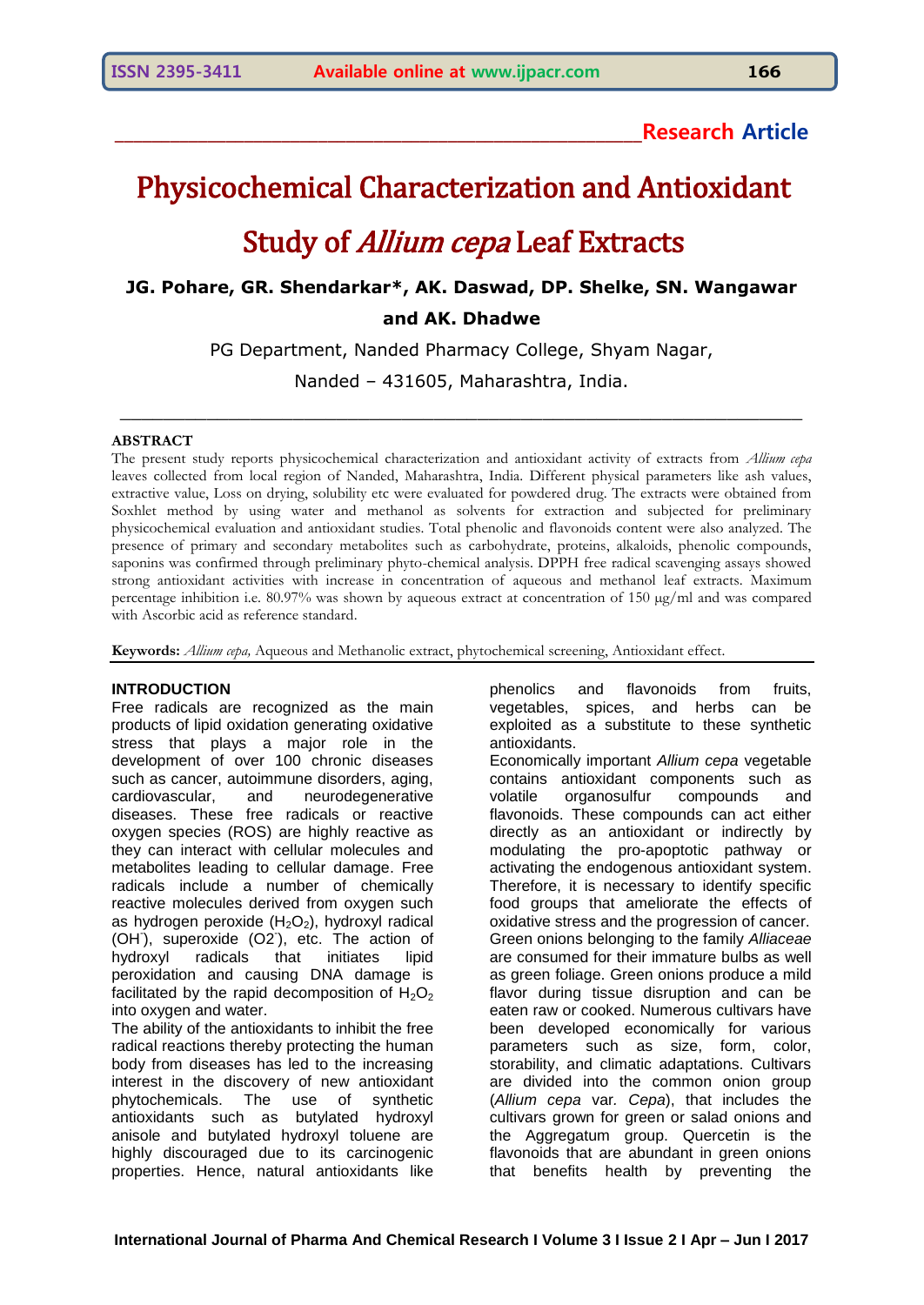formation and development of certain cancer. Therefore, it was thought worthwhile to unveil the antioxidant effect of leaves of *Allium cepa* by using suitable *in vitro* method.

### **MATERIAL AND METHOD Collection of Plant material & Authentication**

The leaves of *Allium cepa* (*AC*) were collected from local region of Nanded, Maharashtra. Herbarium sheet was prepared and sent for authentication by Taxonomist. Authentication number NPC/M. Pharm/Herbarium 2016-17/ H- 08 was obtained for the drug.



**Fig. 1:** *Allium cepa*

#### **Plant profile:**

Kingdom : Plantae Division : Magnoliophyta Class : Liliopsida Order : Asparagales Family : Alliaceae Genus : Allium Species : *Allium cepa*

### **Pharmacognostic study**

The microscopic study of the fresh leaf section showed presence of upper and lower epidermis, palisade tissue and vascular tissues i.e. xylem and phloem. The powdered material showed presence of lignified fibres, lignified xylem fibers, and simple isolated starch grain.



 **Fig. 2: T S of** *AC* **leaf** 



**Fig. 3: Powder characteristic**



**Fig. 4: Microscopic characters of** *AC* **leaf**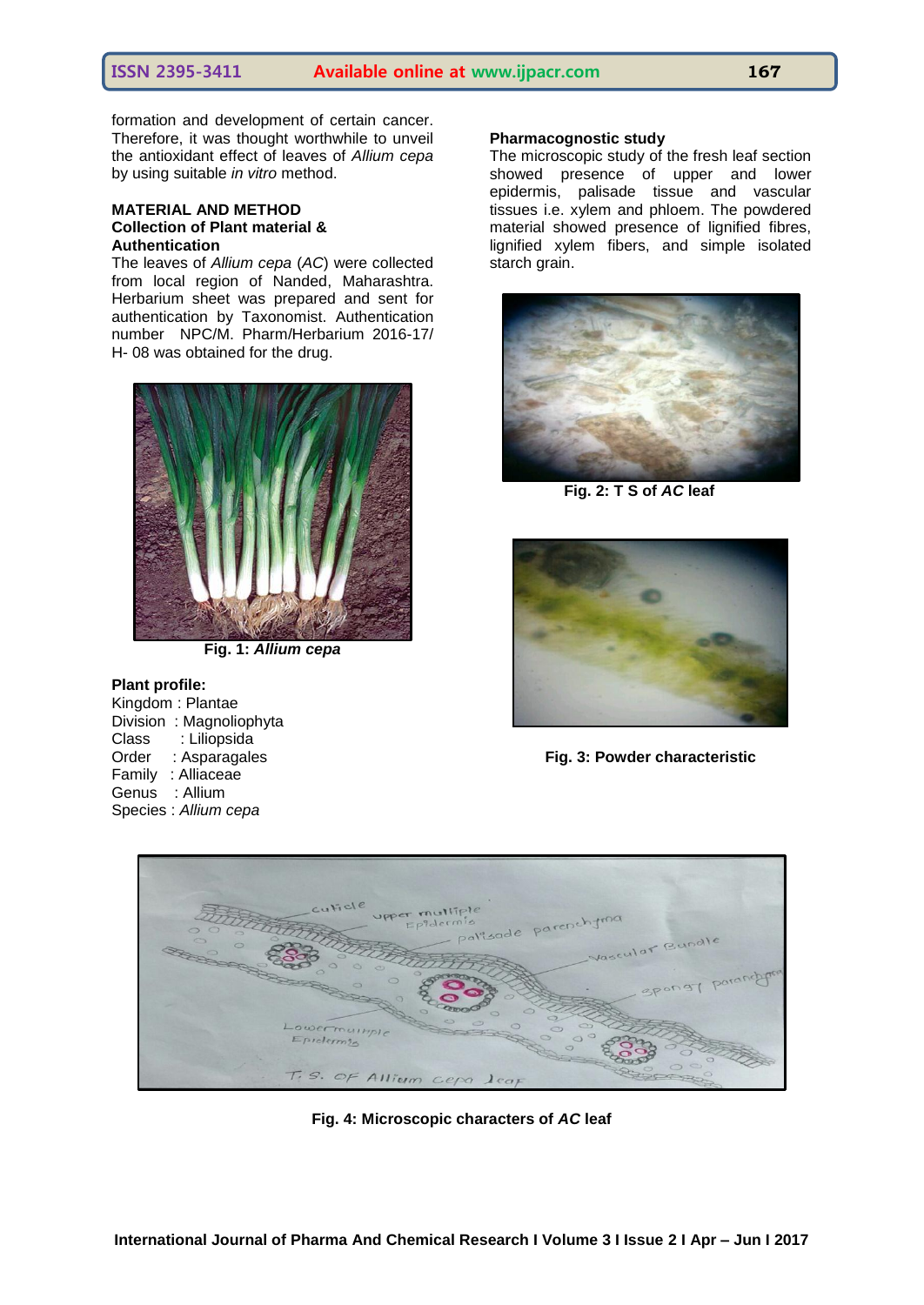# **Physical evaluation of powder**

It has been done for following parameters.

- 1. Solubility
- 2. Melting point
- 3. Ash value
- 4. LOD
- 5. Extractive value

#### **Method of extraction**



**Fig. 4: Aqueous extraction**



**Fig. 5: Methanolic extraction**

About 150gm of the shade dried powdered plant material *Allium cepa* was extracted with Water (fig.04) and Methanol (fig.05) by using Soxhlet extractor. Then extracts were concentrated and evaporated to dryness. The extracts obtained were subjected to qualitative test for the identification of various phytoconstituents.

# **Phytochemical evaluation of extract Test for identification**

The extracts were tested for detect the presence of different phytoconstituents like by<br>performing test for alkaloids, alveosides. performing test for alkaloids, tannin, flavonoids, amino acid, carbohydrates, steroids etc. It was further tested for evaluation of total Phenolic and flavonoids content by using following methods.

#### **Total Phenolic content**

The total phenolic content was determined by using the **Folin-Ciocalteu assay**. An aliquot (1m) of extract or standard solution of Gallic acid [2,4,6,8,10µg/ml] was added to 10ml of volumetric flask, containing 9ml of distilled water. A blank reagent using distilled water was prepared. 0.5 ml of Folin-Ciocalteu phenol reagent was added to the mixture and shaken. After 5 minutes 2 ml of  $2\%$  NaHCo<sub>3</sub> solution was added to the mixture. The volume was then made up to the mark. After incubation for 120 minutes at room temperature, the absorbance against the reagent blank was determined at 550 nm with an UV-Visible spectrophotometer.

# **Total flavonoids content**

Total flavonoid content was measured by the aluminium chloride colorimetric assay. An aliquot (1ml) of extracts or standard solutions of Rutin (50, 100, 150, 200 and 250µg/ml) was added to 10 ml volumetric flask containing 4 ml of distilled water. To the flask was added 0.3 ml 5% NaNO2, after five minutes 0.3 ml 10 % AlCl3 was added. After five minutes, 2 ml 1M NaOH was added and the volume was made up to 10 ml with distilled water. The solution was mixed and absorbance was measured against the blank at 510 nm.

# **Thin layer chromatography**

TLC fingerprinting for both the extracts was done by using suitable solvent systems and the obtained spots were estimated for their respective RF values. Solvent system used for aqueous extract was Chloroform: Methanol (Solvent system I) at the proportion of (8:2) and for methenolic extract was Toluene:Acetone:Ethyl acetate (Solvent system II) at the proportion of (9:0.5:0.5). The respective RF values are shown in Table no.05.

Chloroform: Methanol (8:2) Toluene: Acetone: Ethyl acetate (9:0.5:0.5)



**Fig. 6: Aqueous extract**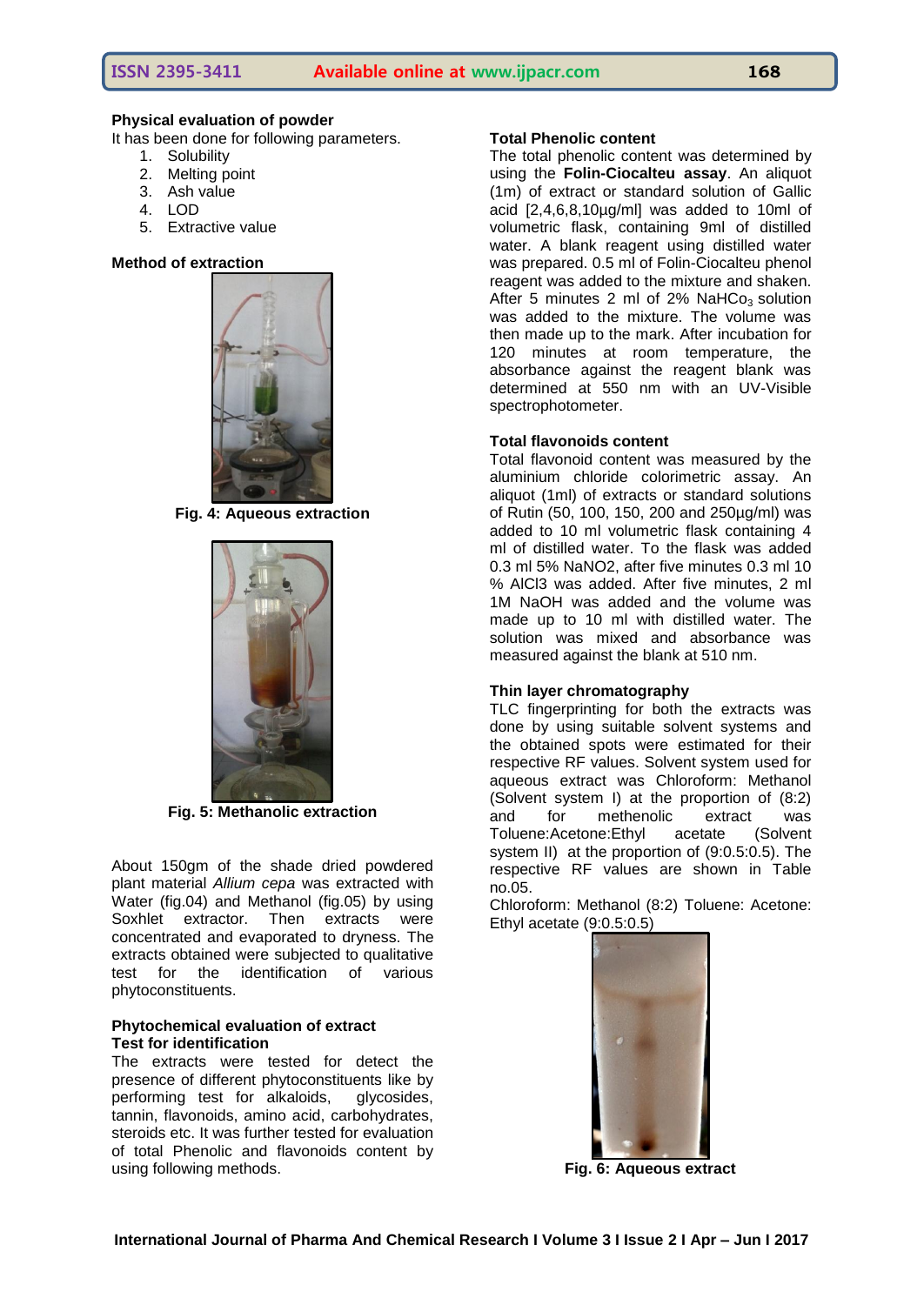

**Fig. 7: Methanolic extract**

# **ANTIOXIDANT ACTIVITY**

# **DPPH assay (2, 2-Dipheny l-1- Picrylhydrazyl)**

The free radical scavenging activity of different extracts was determined by using DPPH assay. The decrease in the absorption of the DPPH solution after the addition of an antioxidant was measured at 517nm. Ascorbic acid (50mg/ml) in methanol was used as reference standard.

### **Principle**

2, 2 Diphenyl 1 -1- Picryl Hydrazyl (DPPH) is a stable free radical with red color which turns yellow when scavenged. The DPPH assay

uses this character to show free radical scavenging activity.

### **Method**

Different concentrations (50, 100 & 150 µg/ml) of both the extracts were prepared with methanol and 1ml DPPH (0.1mM) solution was added. The reaction mixture was incubated in dark condition at room temperature for 30 min. After 30 min, the absorbances of the mixtures were measured at 517 nm. 1ml of DPPH and 1 ml of methanol was taken as control.

$$
\% RSA = \frac{Abs\ control - Abs\ sample}{Abs\ control} \times 100
$$

### Where,

RSA is the free Radical Scavenging Activity; *Abs control* is the absorbance of DPPH + Methanol;

*Abs sample* is the absorbance of DPPH + extract.

# **RESULTS**

Powdered drug evaluated for different physical parameters showed the following results.

| $1$ avic $1$ . I Hysical I alameter |                         |                                   |  |  |
|-------------------------------------|-------------------------|-----------------------------------|--|--|
| Sr. no<br><b>Physical parameter</b> |                         | Drug name & Obtained value (%w/w) |  |  |
|                                     | <b>Total Ash Value</b>  | 10.50 %                           |  |  |
|                                     | Water soluble ash       | 3.5%                              |  |  |
|                                     | Acid insoluble ash      | 4.0%                              |  |  |
|                                     | <b>Extractive Value</b> |                                   |  |  |
| 2                                   | Water                   | 23.2%                             |  |  |
|                                     | Methanol                | 13.6%                             |  |  |
| 3                                   | LOD                     | 8.66 %                            |  |  |
|                                     | Melting point           | $232^{\circ}$ C                   |  |  |
| 5.                                  | Solubility              | Methanol, Aqueous solvent         |  |  |
|                                     |                         |                                   |  |  |

# **Table 1: Physical Parameter**

The aqueous and methanolic extract screened for Phytochemical evaluation showed presence of following phyto constituents in it.

|                        |                           |                    | rable 2. I hytochemical screening or extract |                    |  |
|------------------------|---------------------------|--------------------|----------------------------------------------|--------------------|--|
| <b>Aqueous extract</b> |                           |                    | <b>Methanolic extract</b>                    |                    |  |
| Sr. no                 | Test Name                 | <b>Observation</b> | <b>Test Name</b>                             | <b>Observation</b> |  |
|                        | <b>Flavonoids</b>         |                    |                                              |                    |  |
|                        | Shinoda Test              |                    | <b>Flavonoids</b>                            |                    |  |
|                        | Alkaline test             |                    | Alkaline test                                |                    |  |
|                        | NH <sub>4</sub> OH test   |                    | NH <sub>4</sub> OH test                      |                    |  |
|                        | Zn test                   |                    |                                              |                    |  |
|                        | <b>Glycosides</b>         |                    | <b>Glycosides</b>                            |                    |  |
| 2                      | Keller Killani test       |                    | Keller Killani test                          |                    |  |
|                        | Modified Borntragers test |                    | <b>Modified Borntragers test</b>             |                    |  |
|                        | <b>Steroids</b>           |                    | <b>Steroids</b>                              |                    |  |
| 3                      | Salwoski test             |                    | Salwoski test                                |                    |  |
|                        | Libberman test            |                    | Libberman test                               |                    |  |
|                        | <b>Protein</b>            |                    | <b>Protein</b>                               |                    |  |
| 4                      | <b>Biuret test</b>        |                    | <b>Biuret test</b>                           |                    |  |
|                        | Million test              |                    | <b>Million test</b>                          |                    |  |

**Table 2: Phytochemical screening of extract**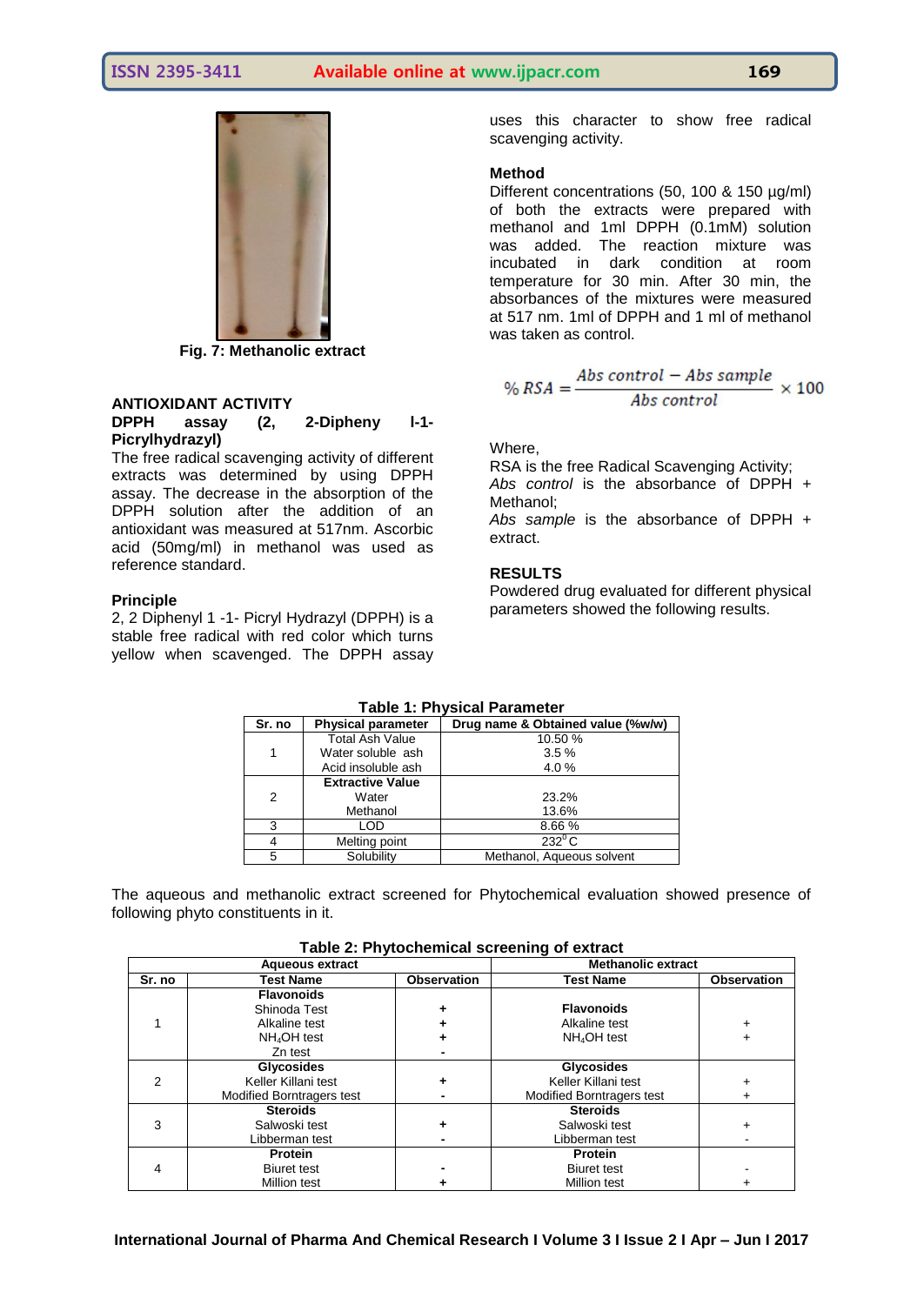**ISSN 2395-3411 Available online at www.ijpacr.com 170**

|   | Xanthoprotein test                     |                                        |  |
|---|----------------------------------------|----------------------------------------|--|
|   | <b>Alkaloids</b>                       | <b>Alkaloids</b>                       |  |
| 5 | Wagners test                           | Wagners test                           |  |
|   | Hagers test                            | Hagers test                            |  |
|   | Carbohydrates                          | Carbohydrates                          |  |
| 6 | Molish test                            | Molish test                            |  |
|   | Benedicts test                         | Benedicts test                         |  |
|   | Barfoed test                           |                                        |  |
|   | Amino acid                             | Amino acid                             |  |
|   | Ninhydrin test                         | Ninhydrin test                         |  |
|   | <b>Tyrosine test</b>                   | <b>Tyrosine test</b>                   |  |
|   | Trytpohan test                         |                                        |  |
|   | <b>Tannins &amp; Phenolic Compound</b> | <b>Tannins &amp; Phenolic Compound</b> |  |
| 8 | Lead acetate                           | Lead acetate                           |  |
|   | Dil. HNO <sub>3</sub> test             | Pot. dichromate                        |  |
|   | FeCl <sub>3</sub>                      |                                        |  |

Total Phenolic and total flavonoids content of the extracts were found to be as followed.

| <b>Table 3: Phenolic Content</b> |  |  |  |  |
|----------------------------------|--|--|--|--|
| Absorbance                       |  |  |  |  |
| 0.750                            |  |  |  |  |
| 0.896                            |  |  |  |  |
|                                  |  |  |  |  |



| $1900 - 7.1191$                        |            |  |  |
|----------------------------------------|------------|--|--|
| Conc <sup>n</sup> of PHF ( $\mu$ g/ml) | Absorbance |  |  |
| Aqueous extract(150µg/ml)              | 1.038      |  |  |
| Methanolic extract(100µg/ml)           | 0.650      |  |  |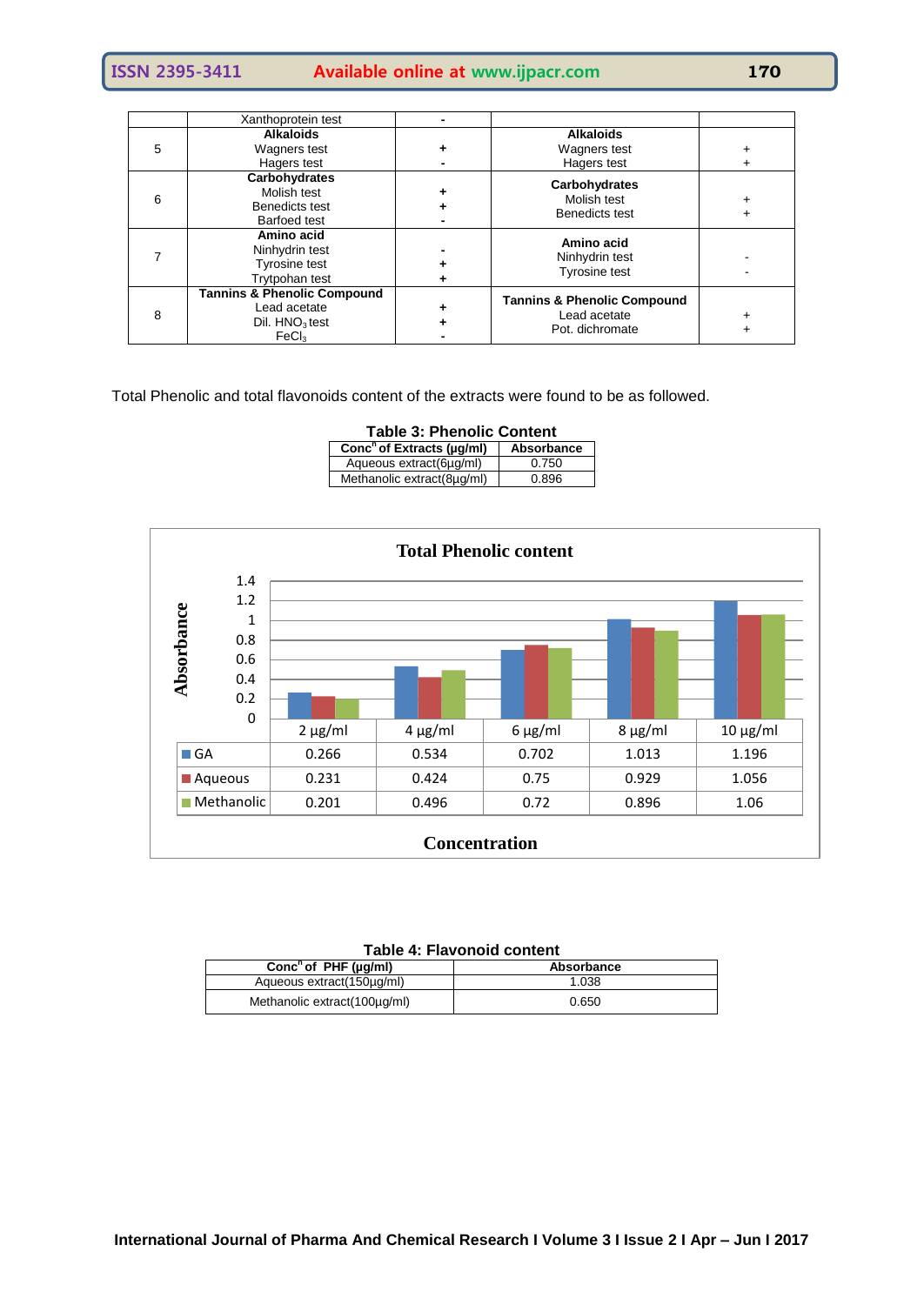

*In vitro* antioxidant effect of the extracts determined by DPPH method show following results

| Sr. no | <b>Concentration</b><br>(µg/ml) | Ascorbic acid<br>(%inhibition) | <b>Aqueous extract</b><br>(%inhibition) | <b>Methanolic extract</b><br>(%inhibition) |
|--------|---------------------------------|--------------------------------|-----------------------------------------|--------------------------------------------|
|        | 50                              | 61.95%                         | 38.04 %                                 | 22.43%                                     |
|        | 100                             | 95.12%                         | 64.87%                                  | 68.29 %                                    |
|        | 150                             | 96.22%                         | 80.97 %                                 | 74.14%                                     |
|        |                                 |                                |                                         |                                            |





# **Table 6: R. F. Value table**

| Sr. no | <b>Extract name</b> | Solvent system |                      | <b>Extract name</b> | Solvent system |                      |
|--------|---------------------|----------------|----------------------|---------------------|----------------|----------------------|
|        |                     | No. of Spot    | R <sub>f</sub> Value |                     | No. of Spot    | $R_f$ Value          |
|        | Aqueous<br>extract  |                | 0.81                 | Methanolic extract  |                | 0.52<br>0.72<br>0.88 |